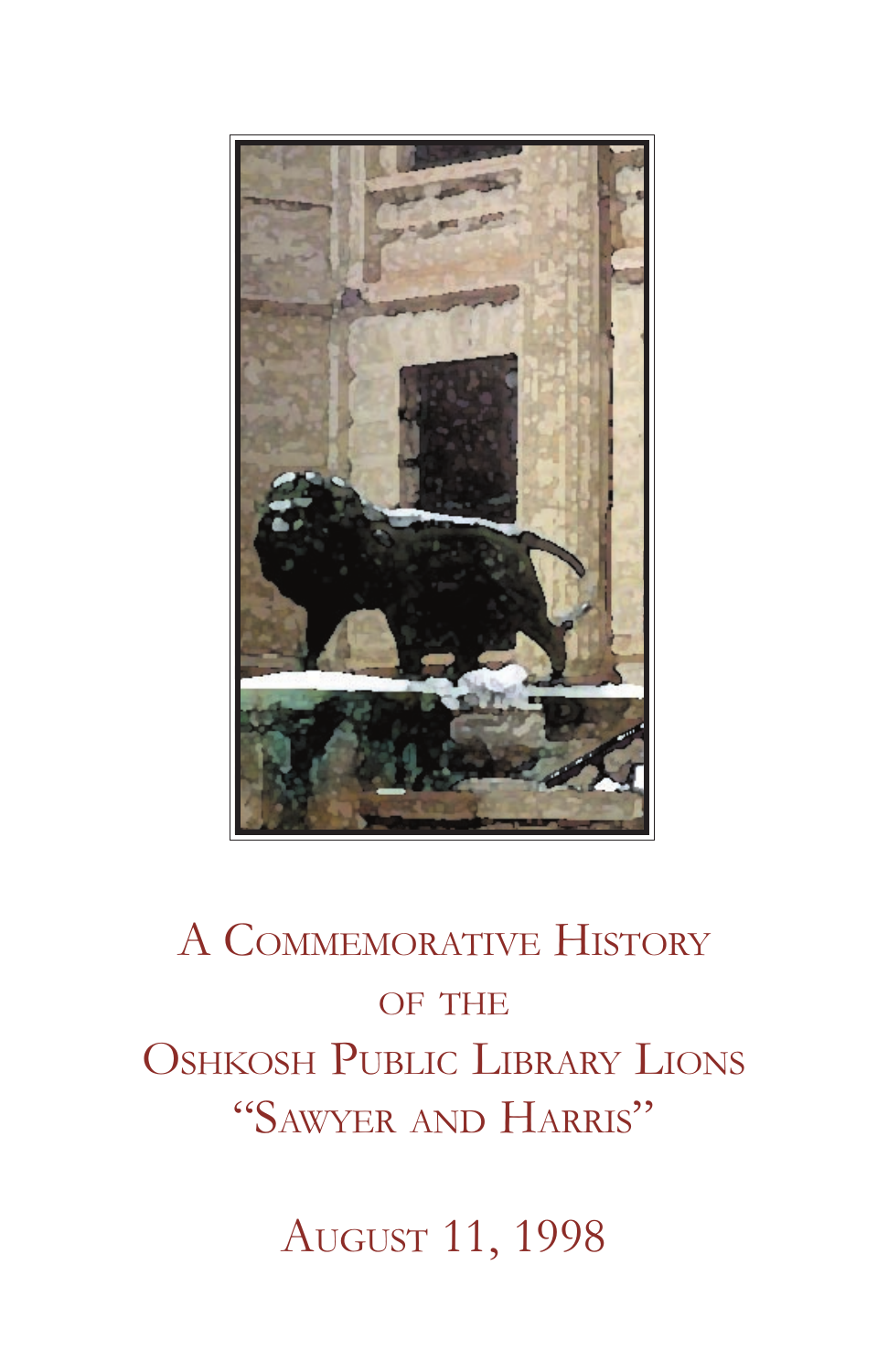# OSHKOSH PUBLIC LIBRARY BUILDING

A free public library for Oshkosh had been approved by a referendum on May 29, 1895 and opened in a room in city hall on April 1, 1896. A permanent and fitting home was to be built with a combination of private and public funds. On May 31, 1898, the Oshkosh City Council voted to bond for \$50,000 to secure the \$75,000 bequest of Mrs. Abbie Harris for the construction of a building for the Oshkosh Public Library.

Marshall Harris was a prominent Oshkosh lumberman who died in 1890. His widow, Abbie Danforth Harris, who died June 24, 1895, used her will to create a trust fund for the library construction and operation. Its conditions required the community to match the bequest within three years of her death. While private fundraising efforts elicited the promise of a \$25,000 gift from former U.S. Senator Philetus Sawyer, sufficient funds were not forthcoming. The women of the Twentieth Century Club were strong supporters of the effort to obtain political support for a city bond issue. With the proceeds from the sale of the bonds and the contribution from Senator Sawyer, the city met the requirements on June 22, 1898.

After six months of debate over the merits of plans submitted by three Oshkosh architects, the City Council finally approved the recommendation of the librarys board of directors and its own library committee on December 20, 1898. Well-known local architect William Waters was the choice. The building opened September 3, 1900. According to his contemporaries, Waters envisioned decorative sculpture for the imposing entrance to the building. Initial efforts to include acquisition of sculpted lions in the project budget were not successful, nor was a subsequent effort to have stone lions done.



*Waters envisioned decorative sculpture for the imposing entrance to the building.*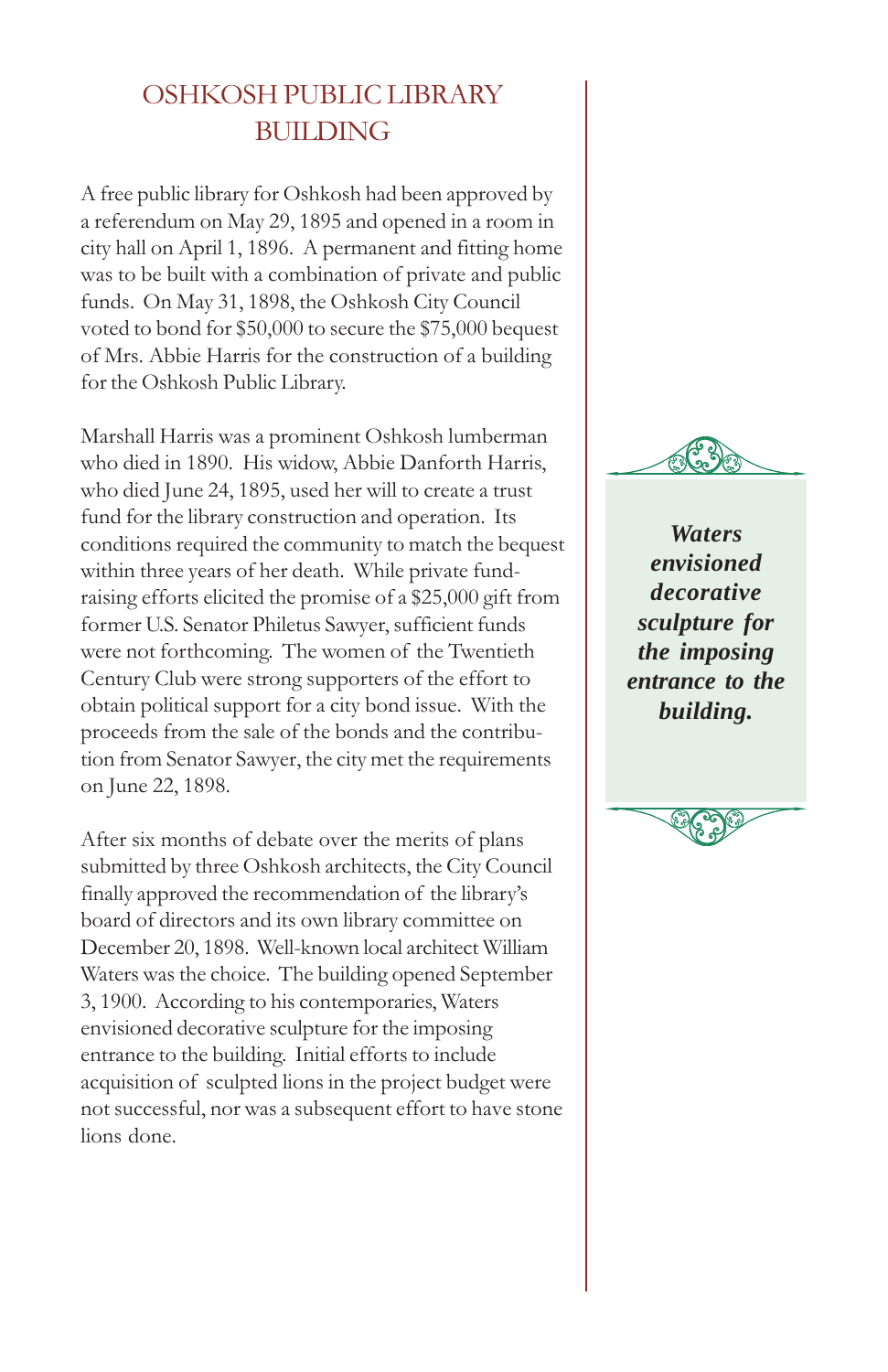*Trentanove carved a marble bust of John Hicks and donated it to the library at the time of the placement of the lions in 1912.*



# JOHN HICKS

John Hicks, publisher of the Oshkosh Daily Northwestern, United States Minister to Peru from 1889-1892 and ambassador to Chile in 1905, public benefactor, and long-time member of the library board, developed a serious interest in public sculpture. He was one of the subscribers to the fund that commissioned busts of Marshall Harris and Philetus Sawyer for the new library in 1899 and himself donated marble busts of George Washington and Benjamin Franklin by Preston Powers to the library in 1902. The Washington bust remains at the library, the Franklin bust is at the Oshkosh Public Museum, transferred there when the museum separated from the library in 1924.

In 1907 Hicks donated the Soldiers' Monument (adjacent to the Grand Opera House) in memory of his father, a member of the 32nd Wisconsin Infantry who died in the Civil War. He developed a friendship with Gaetano Trentanove, an Italian sculptor who worked in the American Midwest, and who sculpted the Soldiers Monument, then the Hicks Monument to Chief Oshkosh, and the library lions. Trentanove carved a marble bust of John Hicks and donated it to the library at the time of the placement of the lions in 1912.

Hicks also gave a bronze replica of Jean Houdon's statue of George Washington, commissioned a bronze statue of Carl Schurz by Karl Bitter of New York, the Lincoln, Washington, Jefferson, Franklin and Longfellow busts that graced the Oshkosh public schools bearing their names, and a bronze bust of Theodore Roosevelt now at the Oshkosh Public Museum.

Hicks died in 1917, leaving a trust fund of \$25,000 for the purchase and erection of statues, busts and monuments in the parks and streets of the City of Oshkosh, and the repair of such as are now in existence or may hereafter be erected" and for "the purchase of books, pictures, maps drawings and works of art to be placed in the High School and ward schools of the City of Oshkosh." The fund was to be managed by and under the control of the Board of Directors of the Oshkosh Public Library.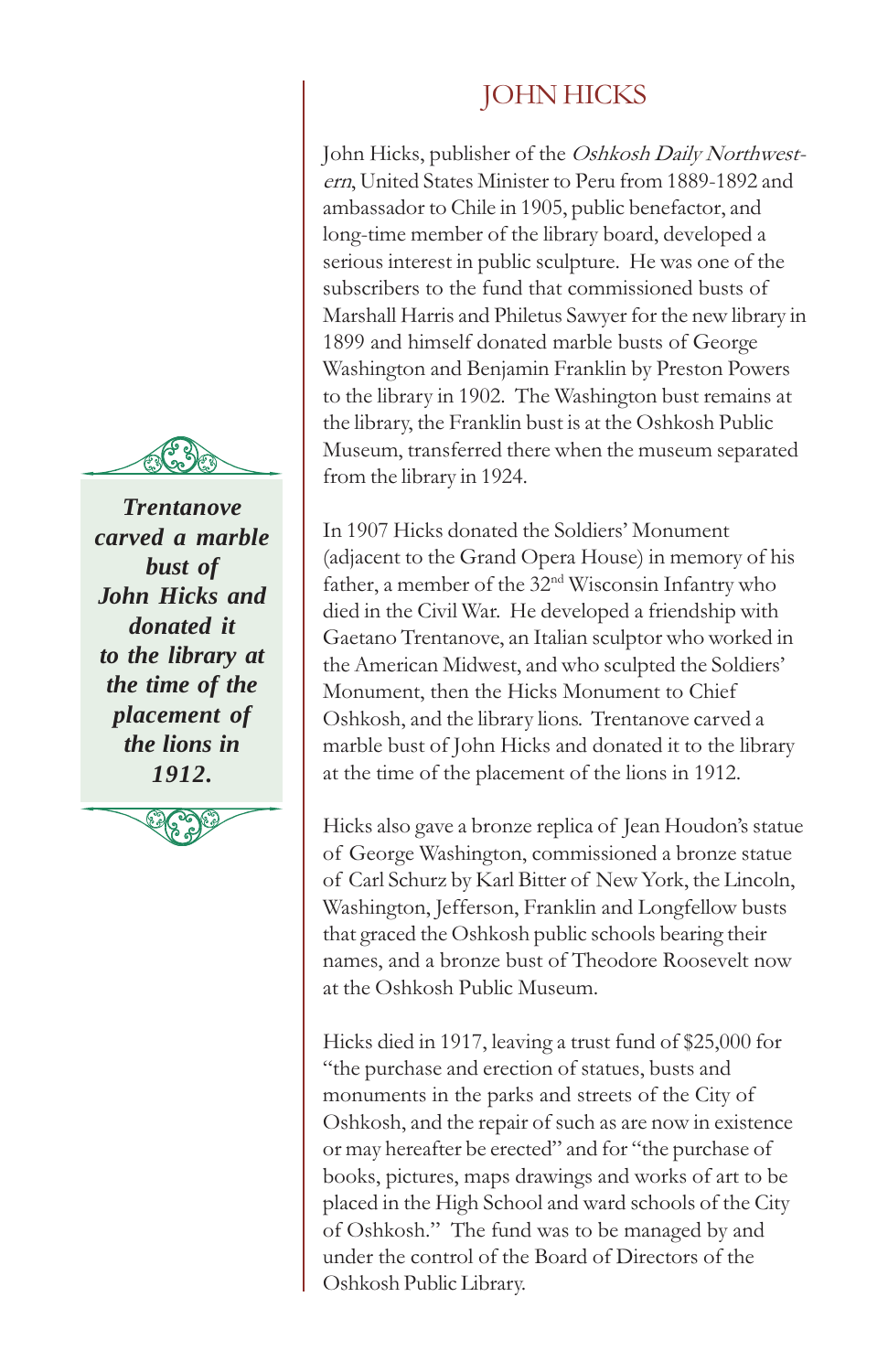### LIBRARY LIONS

John Hicks commissioned the bronze lions from Gaetano Trentanove and presented them to the Oshkosh Public Library. The pair were put in position on October 7, 1912 and were publicly unveiled Wednesday afternoon, October 9, 1912.

The dedication ceremony itself was brief, but fully reported in the Oshkosh Daily Northwestern. J. Howard Jenkins, secretary of the library board presided. President John A. H. Keith of the Oshkosh Normal School presented the lions to the city on behalf of Colonel Hicks. The unveiling was done by President Keith and John Hicks III, grandson of the donor. The gift was accepted on behalf of the city by Mayor John Mulva and on behalf of the library by Carl B. Jackson of the library board. The Daily Northwestern reported: Thought seeds, that promise well for their fructification, were sown in the eloquent speeches of presentation and acceptance. Those who trimmed the dim light of the public library when it was flickering were not forgotten. Its friends of better days received their meed of praise. That strength which the lion symbolizes was prayerfully hoped for, for its future.

The lions are full-sized, standing, and in a majestic pose. The two lions are nearly mirror images of one another, the west lion having its right leg extended, the east lion having its left leg extended. Affectionately known as "Sawyer" and "Harris", they officially received the names in a contest held in 1977. The names appear carved in the stone above the windows behind them, not for the lions, but in honor of the founding donors of the building.

The lions have an overall height of 60 inches, length of 112 inches and width of 20 inches. The bronze bases on which they stand are 2.5inches high, 99 inches long and 33 inches wide. They are of cast bronze, but the Italian foundry is not known.



*"That strength which the lion symbolizes was prayerfully hoped for, for its future."*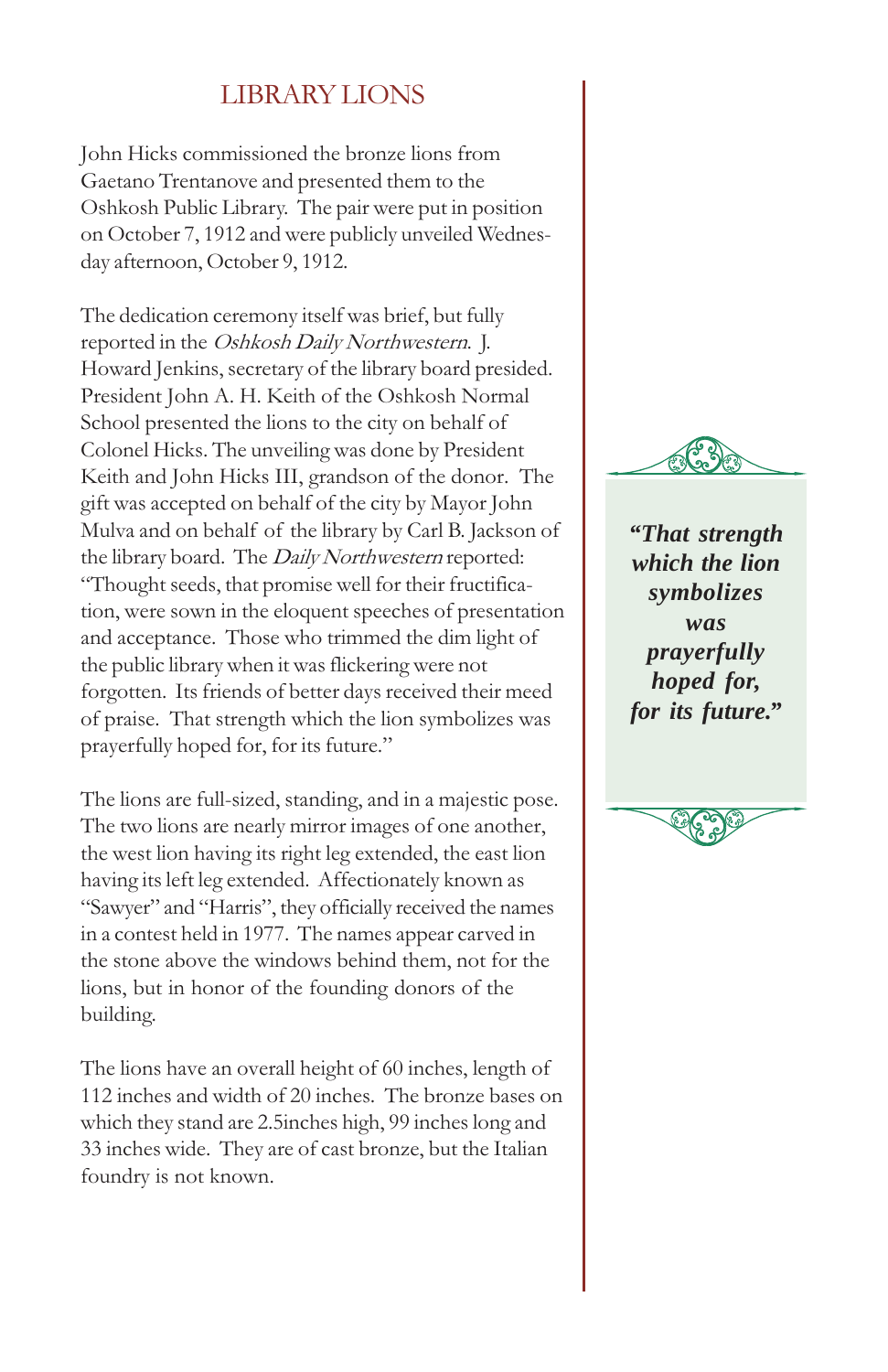

*It was through friendships made in Paris that Trentanove came to open a studio in Milwaukee, Wisconsin.*



# GAETANO TRENTANOVE

The sculptor Gaetano Trentanove was born on February 21, 1858 in Florence, Italy, the son of a goldsmith. He studied at Florence and Rome and became a member of the fine arts academies of Florence and Parma. According to the Oshkosh Daily Northwestern of July 8, 1907, it was through friendships made in Paris that Trentanove came to open a studio in Milwaukee, Wisconsin. He became an American citizen and spent much of his life in Milwaukee while spending part of every year at the studio he maintained in Florence. His American citizenship facilitated the importing of his sculpture.

His American work included "The Last of the Spartans" which was exhibited in Chicago in 1893 and was purchased for the Milwaukee Museum and was in the collection of the Layton Art Gallery in 1907. In 1894 Trentanove was given the commission for a marble statue of Father Jacques Marquette to be placed in Statuary Hall in the United States Capitol as a representative of the State of Wisconsin. At the same time as the Soldiers' Monument was being erected in Oshkosh, his sculpture of Governor Nelson Dewey was being placed in Lancaster, Wisconsin and a monument to President McKinley erected at Somerville, New Jersey.

In 1897 Trentanove was created a knight of the Crown of Italy. He retired to Italy where he died on March 13, 1937.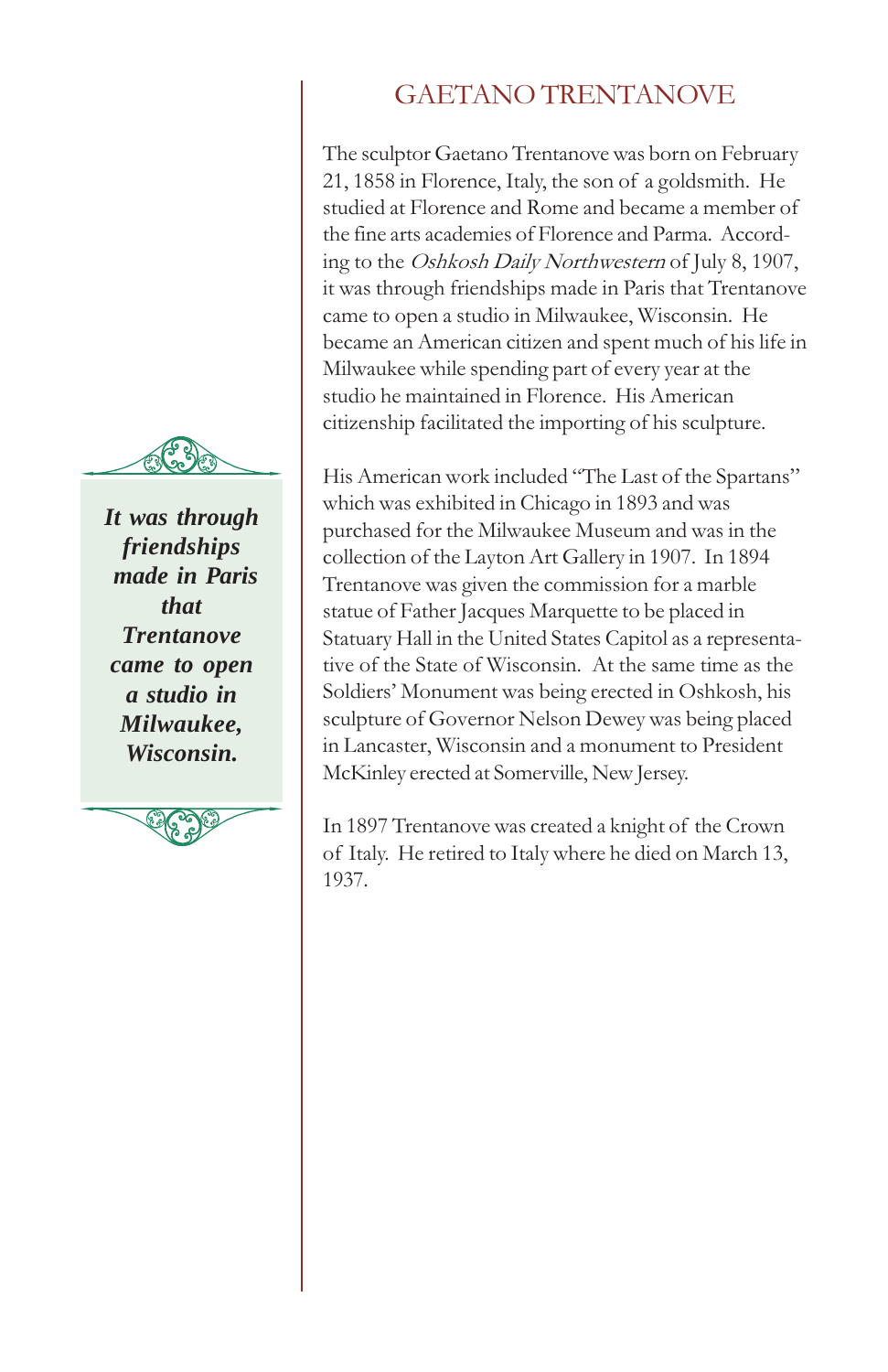

#### TWIN TREASURES

Sublime south entrance sentinels Proudly perched in prominence Sawyer and Harris ever vigilant Poised in ferocious forward stance Twin treasures gracing Washington Though lustre cloaked in verdigris Through winter winds and summer sun They grandly guard our library Eyes once piercing sharp with shine Now to softer stares decline Leonine features wearing less defined Ravaged by the relentless persistence of time Well weathered and weary the pair have yet to lay down Fatigued paws still standing their green-stained ground Noble faces framed with glaucous manes as flowing crowns Heavy heads held high suspended in midgrowl Heed we must that roaring silence as it speaks to us for those Whose tails have grown too cumbrous for they themselves to bear Restore our hearts and our spirits' splendor That we may remain as familiars here

> Paula Wilkum © Paula Wilkum - NMP 7/96 All rights reserved Used by permission of the author

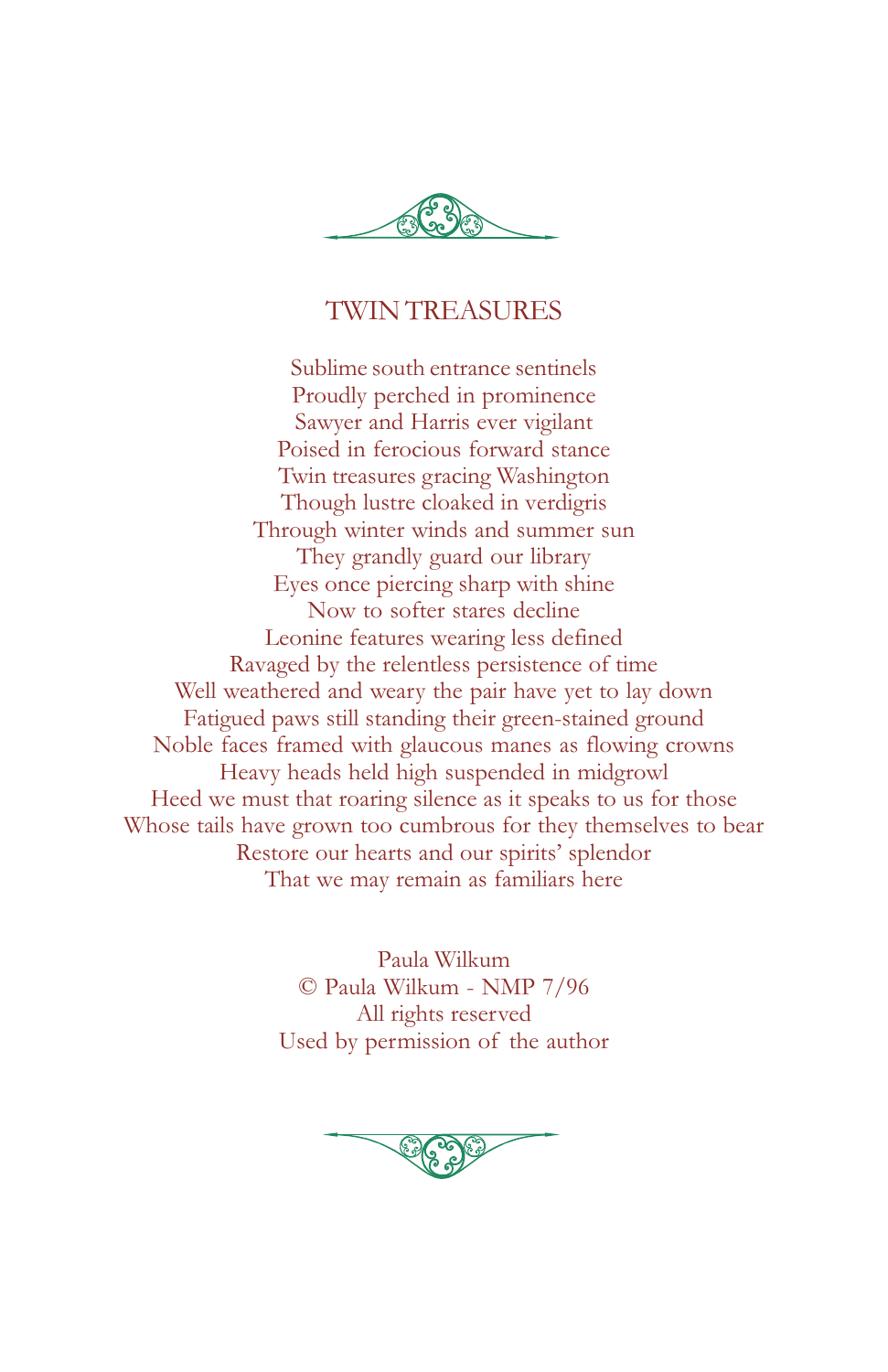

*As expected, the assessment revealed substantial deterioration of the lions.*



## 1998 CONSERVATION PROJECT

A local group formed under the Save Outdoor Sculpture program of the Wisconsin Arts Board and the National Institute for the Conservation of Cultural Property (NIC) in the mid-1990s. This conservation project was undertaken after a preliminary assessment by Anton Rajer, a conservator working with the SOS group indicated serious problems with the lions.

In the spring of 1997 the library solicited proposals from firms skilled in assessment and treatment of outdoor bronze sculpture to do a detailed assessment and propose a treatment plan for the lions. Work was to be conducted in accordance with the Code of Ethics and Standards of Practice of the American Institute for Conservation of Historic and Artistic Works. Venus Bronze Works, Inc. of Detroit, Michigan, which had done similar work for the Wisconsin State Capitol and in many cities in the Mid-West, was awarded the contract.

As expected, the assessment revealed substantial deterioration of the lions. Each lion is made up of approximately ten sand-cast sections. In their report the conservators indicated that problems with the original castings lead to join separations and numerous holes and plugs. Water intrusion into the lions caused rusting of what were presumed to be iron armatures inside the pieces. Rust and investment material, left from casting, leached out of the pieces. Weathering and vandalism also contributed to the problems. Full technical examination and repair was to be done at theVenus Bronze Works facility in Detroit.

After standing guard outside the Oshkosh Public Library since 1912, the two bronze lions were on the move. On Tuesday morning, February 10, 1998, a crane from C. R. Meyer lifted the lions onto an air-ride flat bed truck for transportation to Michigan.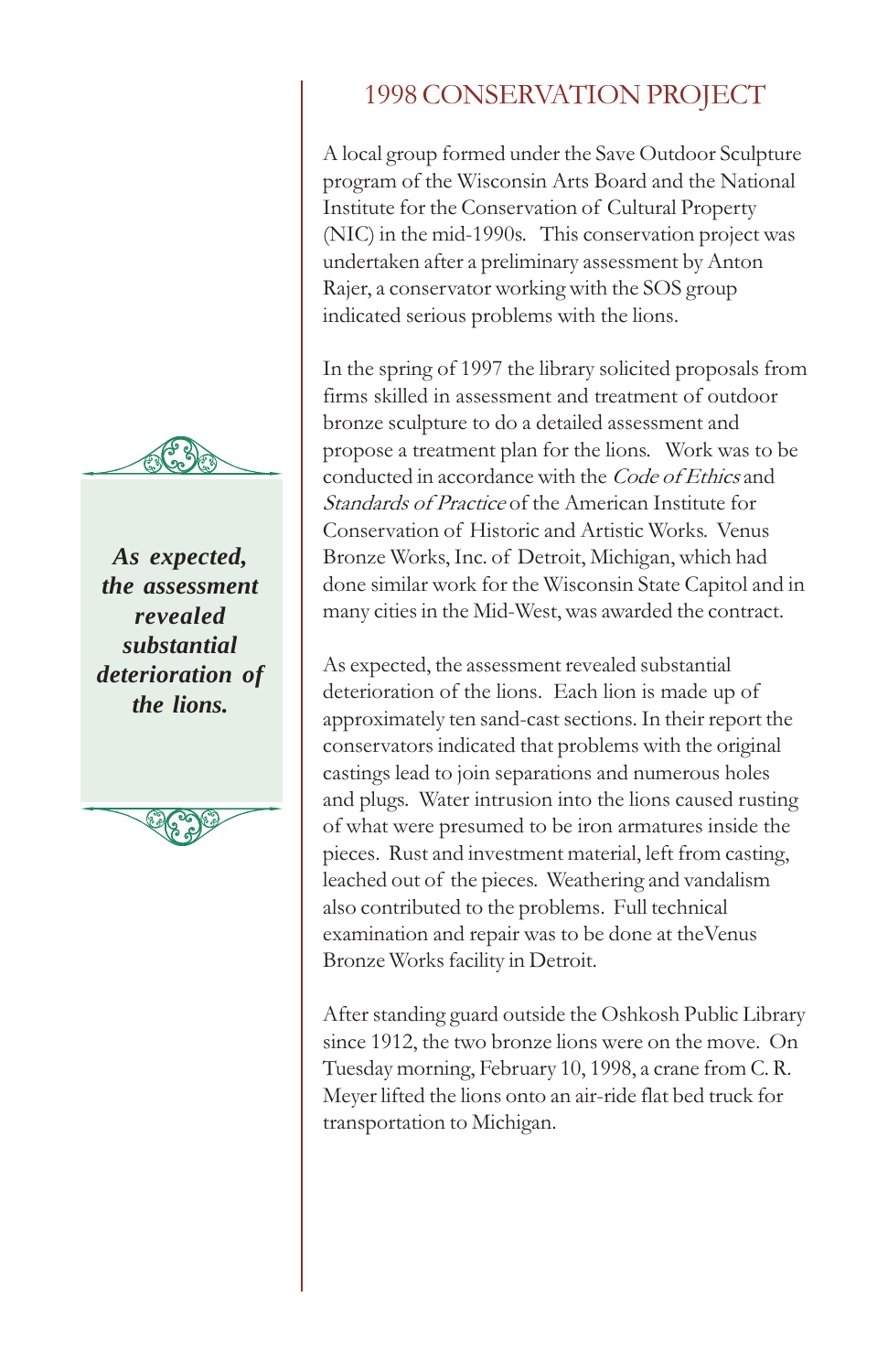Once in Detroit, the lions underwent a complete physical examination. This included gamma radiographs of each lion which showed casting sand filling the interior almost to the top of the head and receding toward the hindquarters. Openings were made in the bellies of the lions to remove the sand, wet and caked from moisture penetration through holes, separations and cracks. Further examination showed thin areas and other casting defects that necessitated repairs and replacement with modified sections during the original fabrication in 1912.

Treatment included removing all the iron armature and bolts which had rusted and contributed to problems. A new bronze anchoring system replaces iron bolts. New tails were sculpted and cast based on the originals which were vandalized and replaced in the early 1980s. Holes were repaired by inserting bronze rods, cutting them off flush with the surface and working them to conform with the texture of adjacent surfaces. Cracks were also repaired. Surface treatment removed deposits and active corrosion in the interior and on the exterior.

The patina and color were made compatible with the existing weathered patina. An appropriate aged appearance was favored by Trentanove in correspondence with Hicks' successor, O.J. Hardy, in the 1930's when the lions were briefly coated with a gold-colored preparation by a person hired to clean them. The complete technical reports are available for examination in the Administrative Office of the Oshkosh Public Library.

The lions were reinstalled on August 11, 1998.



*PROJECT COST: Assessment Phase: \$1,500*

> *Conservation Phase: \$26,925*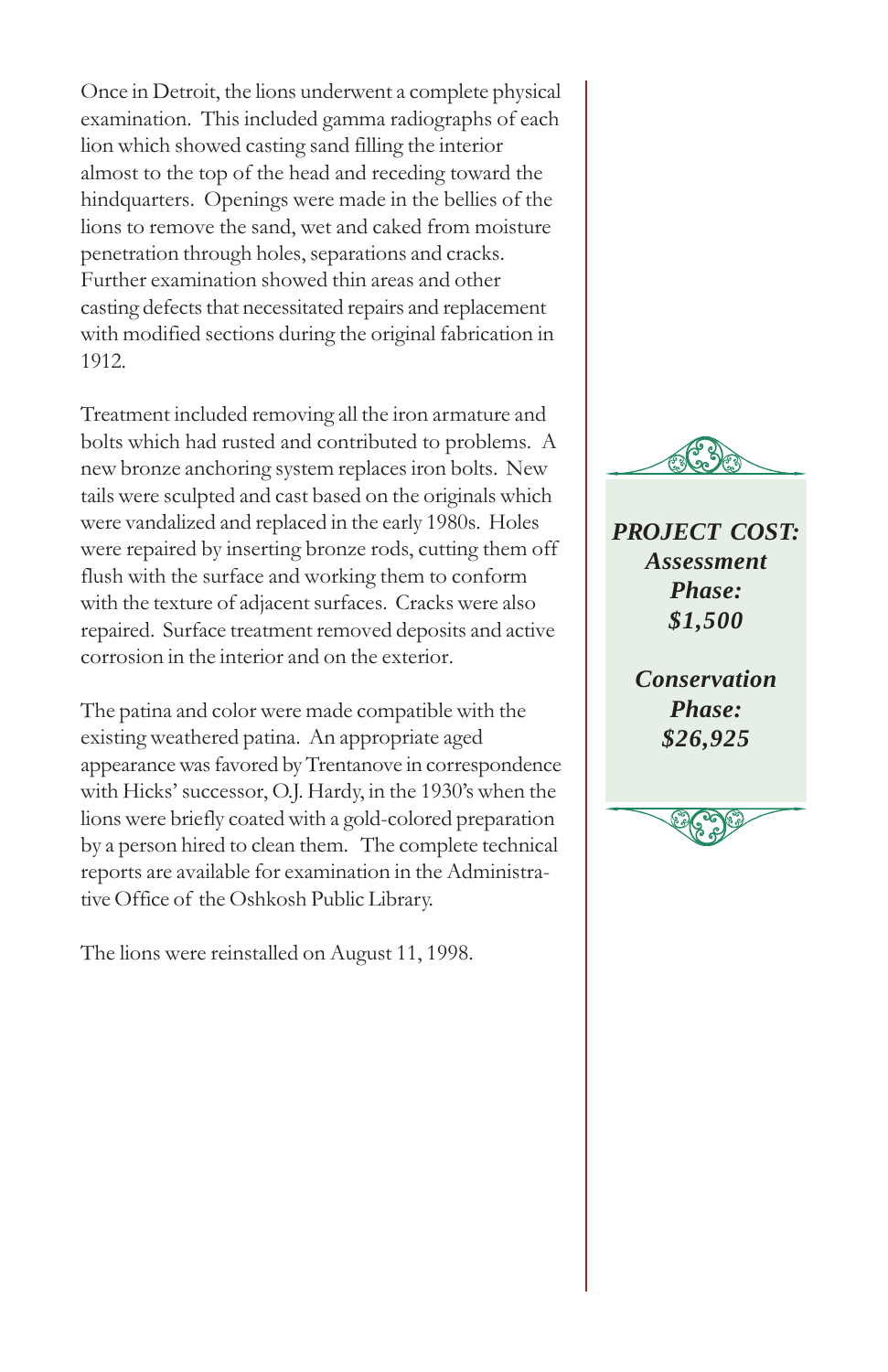

#### LIBRARY LIONS

These bronze creatures appear to roar Though not a sound will pierce the air. Like Keats' sweet unsung song, Their unsounded bellow is forever In that eternal moment before release. Such silent strength carries far And wide. Unheard by generations, their bronze stillness Has made their presence known All this century long as they march Motionless toward the next.

The lions are ready.

Strong, firm in their direction, Not a muscle will flinch. They appear About to stride into time.

> Anne Hintz 31 March 1995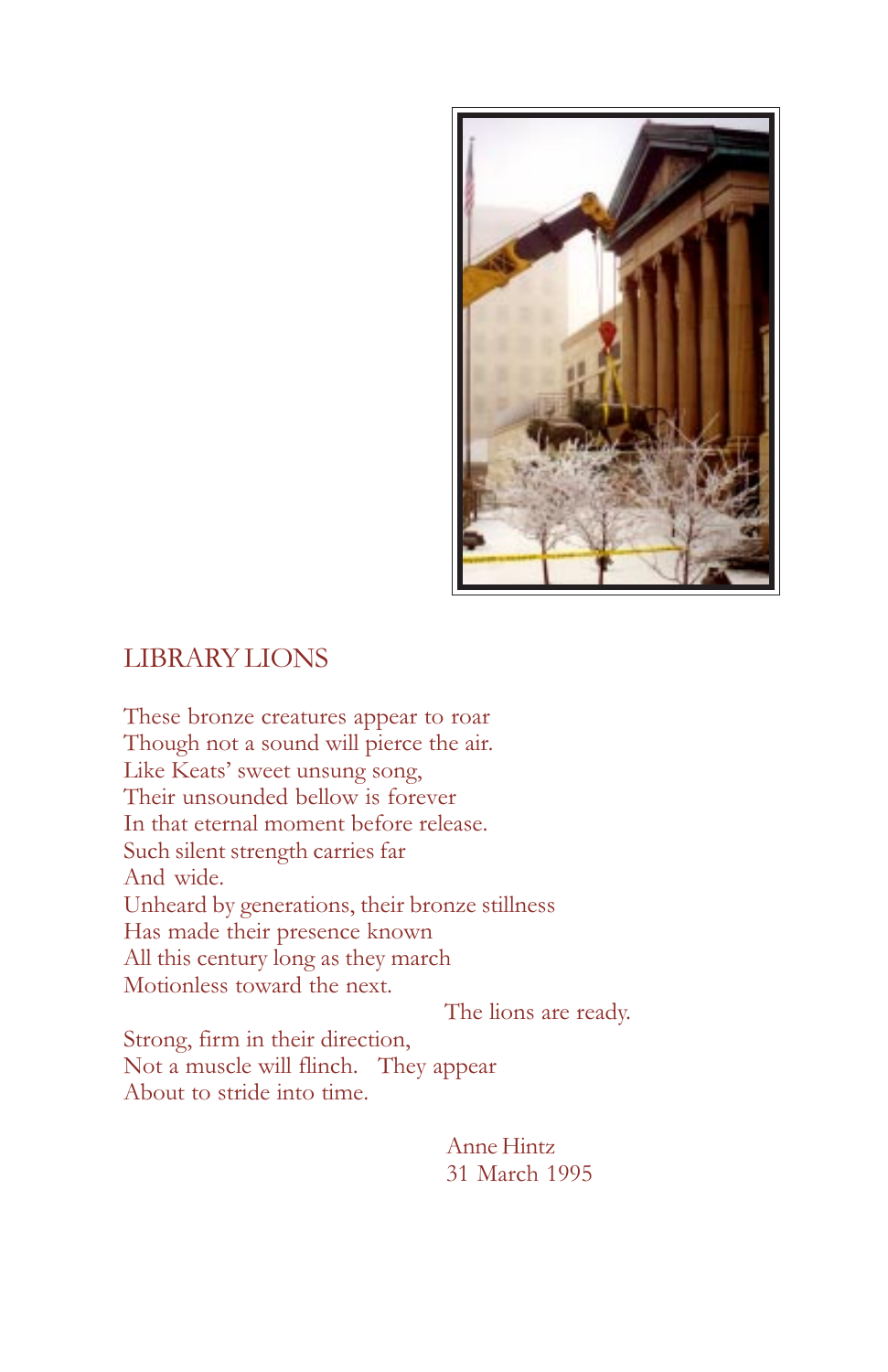

#### PATRONS

John Hicks Trust Fund \$19,000

Samuel W. and Susan Hardy Heaney Memorial, Oshkosh Foundation \$7,500

Friends of the Oshkosh Public Library \$1,000

### BRONZE DONORS

Dr. Norman Marohn Oshkosh Public Library Employees Union AFSCME Local 796-A Sallie Redfern Harold Story

# DONORS

Dona Rager Rebecca and Ralph Gratz Raymond, Caroline and Sharon Lenz John and Marian Harra Stephen and Anne Hintz Mary Malnar Janice Miller Richard and Roberta Mohr Dr. and Mrs. Provinzano Patricia Steffens Myles and Lynette Strasser James Zitzelsberger George and Susan Coghill Simon and Audrey Gorwitz Elia Farin

Paul and Sharon Janty Norma Maxwell Marian and Kenneth Watts John and Joan May Scott and Cathryn Trippe Hope Vette Anonymous Margot Brand Susan Engle Nancy Samida Nicholas Sonnleitner Kevin Sonnleitner Robert and Helen Wiesner Carlton Davis Anonymous Child